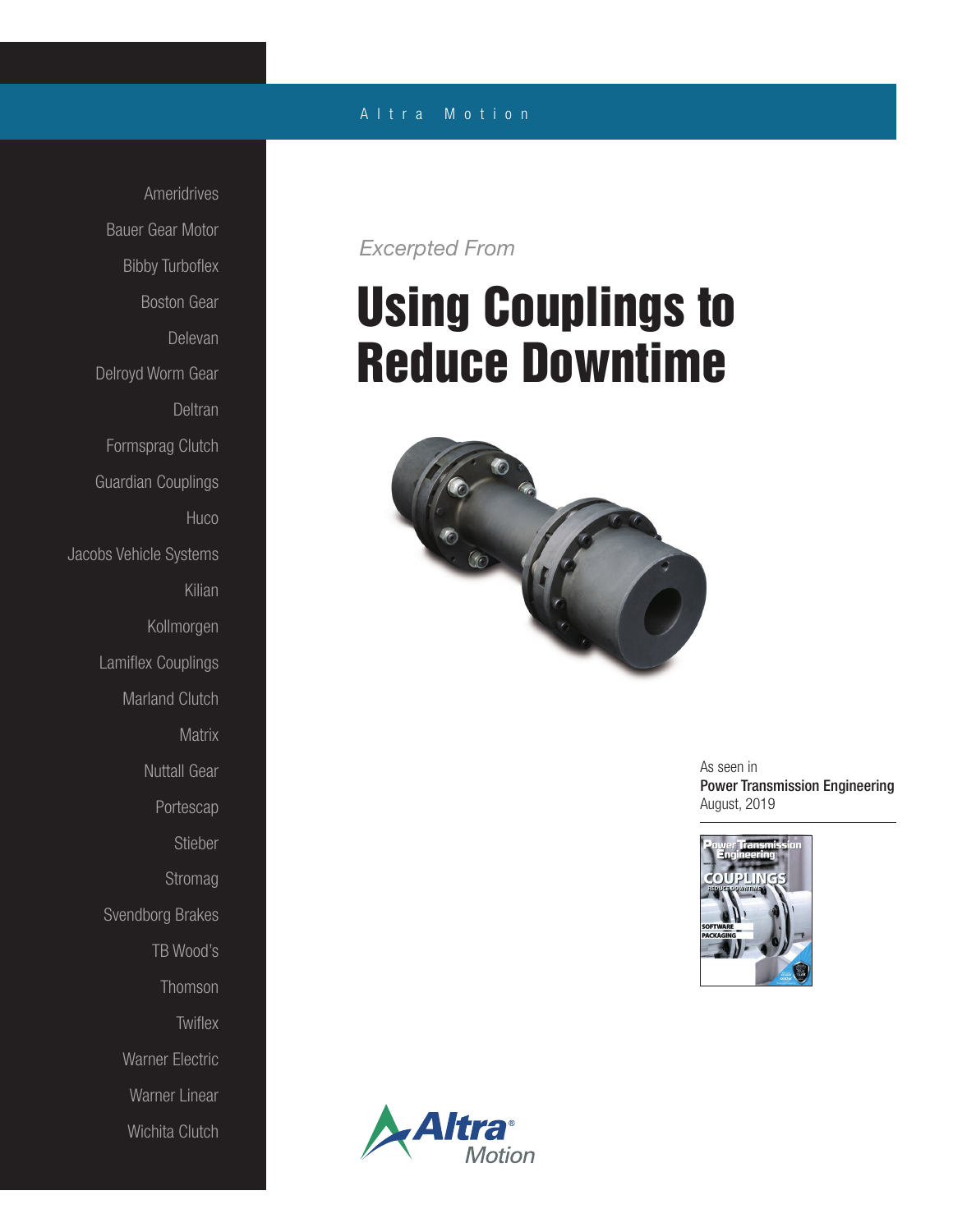*Excerpted From*

## Using Couplings to Reduce Downtime

by Joseph L. Hazelton Contributing Editor



Depending on the application, a coupling's weight may be a fraction of a driveline's overall weight or may be the bulk of that weight. This coupling connects an engine and a compressor.

*Downtime, downtime, downtime.* When it's planned, it's bearable. *When it's not*, it's not.

 To maintain machinery, planned downtime is necessary. To fix broken equipment, unplanned downtime is excruciating, especially when your factory is running closer and closer to full capacity.

 Now, the effort to reduce downtime, planned and unplanned, is ongoing in industry. However, in that effort, some companies are paying more and more attention today to the couplings on their drivelines. This tendency has been noticed by some manufacturers of couplings.

And what's being done with couplings to reduce downtime?

 In heavy industry – that is, in heavy-duty, high-speed applications – two trends are 1) to remove a type of coupling and replace it with another type and 2) to reduce a coupling's weight in order to reduce possible imbalance.

#### Complications of a Switch

 A switch from one type of coupling to another type can get real complicated real fast. One complicating factor can be whether the driveline is powered by an engine or a motor. This factor is explained by John Malik.

 Malik is general manager for TB Wood's and Ameridrives couplings in San Marcos, TX. TB Wood's and Ameridrives are two brands of couplings made by Altra Industrial Motion Corp., Braintree, MA. Altra makes couplings for a number of heavy industries, including metal processing, mining, and oil and gas.

 According to Malik, a switch involving a line with an engine can require more upfront engineering work to understand whether the line would need to be changed or how it would need to be changed in order to make the switch.

 As an example, he mentions a switch from a type of coupling that's high maintenance to a type that's low maintenance. " The weight, the inertia, the stiffness," he says, "all might be different and that's going to affect the machinery dynamics, so you've got to be careful."

#### Tradeoffs: Finding the Right Mix

 Of course, a switch between types of couplings will likely involve tradeoffs, losing an advantage here, gaining one there, losing a disadvantage here, "gaining" one there. What advantages you want and disadvantages you can accept, depend on what you figure is the best way to reduce downtime.

 Now, a coupling that offers all the advantages you want, may exist today, but it's not likely. So, when you look into switching to another type of coupling, have your wish list at hand, but be ready to start prioritizing its items.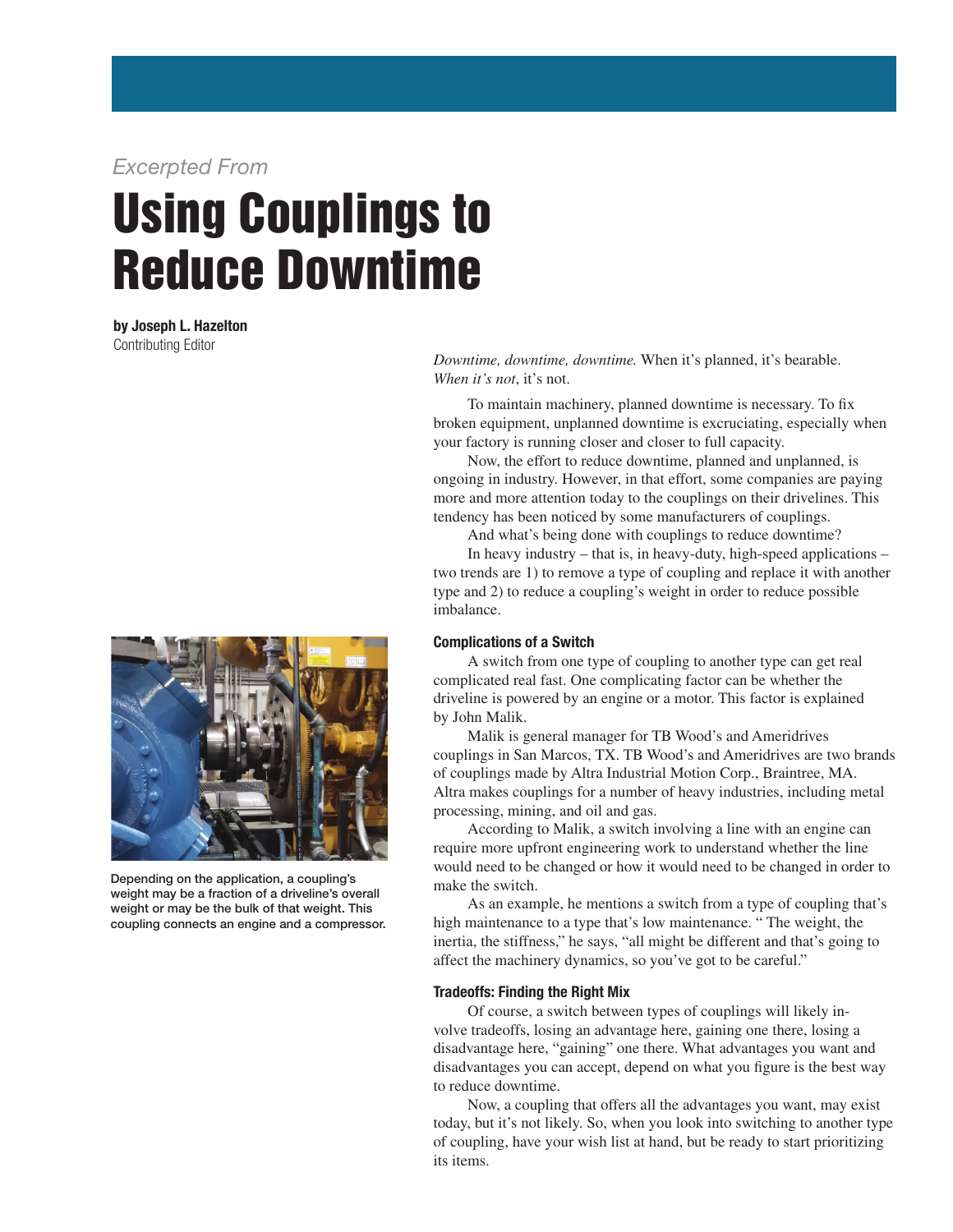Also, be ready to be told some parameters don't go together. For example, Malik mentions that factories may request a coupling that's low maintenance or maintenance-free and that allows for higher misalignment. As he points out, those parameters are at odds with each other. The allowance for misalignment may be requested so the factory can keep down the time and cost of installation. But, if you have more misalignment: "You get more reaction force," Malik says.

 He then adds an example to show the possible consequences of conflicting parameters. His example isn't heavy industry, but it does illustrate his point. The example is a turbine-powered generator mounted on a big truck for use as a mobile, auxiliary power unit.

 Rather than use a high-performance coupling, the customer asked that the system use a universal joint to permit three degrees of misalignment. The u-joint may create a problem for the turbine, though.

 Malik explains that generally, turbines are very precisely designed and have bearings designed to support a very light weight, very wellbalanced coupling. The u-joint with three degrees of misalignment wouldn't be as well balanced as it should be. And a u-joint is generally much heavier than a high-performance coupling.

 Given more weight and less balance: "You run the risk of tearing the bearings out of the equipment," Malik says. Depending on the machine system, a possible result could be a short life ending in catastrophic failure.

#### A Complicated Switch Due to a Sophisticated System

 A switch can become more complicated when the whole machine system is more sophisticated or when the new type of coupling is being retrofitted onto an existing system. Malik offers a higher-end example: a turbine-powered system running a turbo-compressor at 5,000-plus rpm. Before switching the system's coupling, you'd need to figure the new coupling's effect on the system. "Now, you've got to rerun the machinery dynamic studies, whether it's torsional vibration analysis, lateral vibration," Malik says.

 In such cases, a system's owner may need to hire a consultant who can take into account all of the system components in order to ensure that after the switch, the system still works as expected and now includes the benefits of the new type of coupling.

 According to Malik, such consultants are limited in number because of the expense and expertise needed to buy and run the software that models complex machinery systems. Once hired, the consultant would look at the system components and contact the various component manufacturers as needed, working with them while tweaking the system's computer model in order to permit a switch in coupling. "It's a big team effort," Malik says.



Generally, switching from one type of coupling to another type becomes more complicated as the whole machine system becomes more complicated.